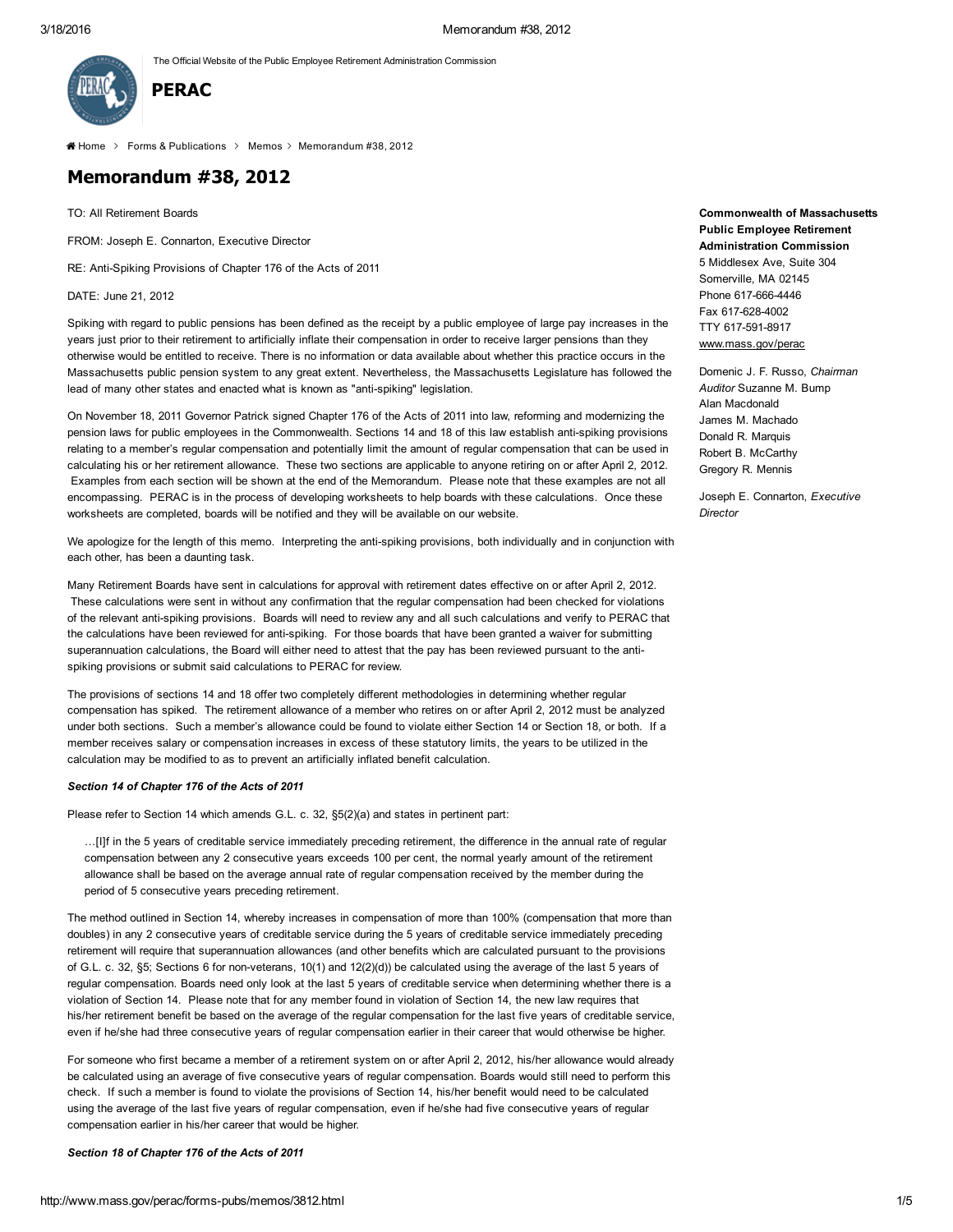Please refer to Section 18 which amends G.L. c. 32 by adding §5(2)(f) and states:

(f) In calculating the average annual rate of regular compensation for purposes of this section, regular compensation in any year shall not include regular compensation that exceeds the average of regular compensation received in the 2 preceding years by more than 10 per cent. This paragraph shall not apply to an increase in the annual rate of regular compensation that results from an increase in hours of employment, from overtime wages, from a bona fide change in position, from a modification in the salary or salary schedule negotiated for bargaining unit members under chapter 150E, or in the case of a teacher, from the performance of any services set forth in the third sentence of the first paragraph of the definition of "regular compensation" in section 1. Any withholdings excluded from the calculation of a member's average annual rate of regular compensation under this paragraph, shall be returned to the member with interest at the assumed actuarial rate.

The method outlined in Section 18 provides that the regular compensation in any year which exceeds the average of the 2 preceding years by 10% or more cannot be used in determining the average salary used in calculating a superannuation retirement benefit (or other benefits which are calculated pursuant to the provisions of G.L. c. 32, §5; Sections 6 for nonveterans, 10(1) and 12(2)(d)). These provisions shall not apply if the increase in regular compensation results from one of the following:

1. an increase in the number of hours worked,

- 2. overtime wages \*
- 3. a bona fide change in position

4. a modification in the salary or salary schedule negotiated for bargaining unit members of Chapter 150E, or

5. for only teachers, the performance of any service set forth in the third sentence of the first paragraph of the definition of "regular compensation".

\* Note: Overtime wages are not considered regular compensation under Chapter 32, but were included as part of Section *18 of Chapter 176 of the Acts of 2011.*

It should be noted that it does not take a significant increase in regular compensation to trigger a violation under this section. A member who receives an increase in regular compensation of 6.6% for two consecutive years will have regular compensation that exceeds the average of the previous two years by more than 10%.

If a member is found to violate the provisions of Section 18, then a retirement board would need to determine the amount of the contributions the member made on regular compensation above and beyond the regular compensation used in determining his or her benefit. These excess contributions would be refunded to the member along with interest at the assumed actuarial rate used in a system's most recent actuarial valuation. Please note that this refund would be subject to the additional 20% withholding because these contributions are pre-tax contributions.

If a member is found to violate both section 14 and section 18, then the benefit would be based on the last 5 years of creditable service as provided for in Section 14 and the regular compensation would need to be adjusted as provided for in Section 18. (See Example 5)

# *Examples*

# **Section 14 Anti-Spiking**

*Example 1*: A member is elected and serves on a city council for 20 years and receives an annual rate of regular compensation of \$10,000. The member is elected mayor and serves for one three-year term at an annual rate of regular compensation of \$100,000. In this example, it is assumed that all elected terms expire on December 31. The member retires effective January 1, 2013 (immediately after the term of mayor expires). The last 5 years of regular compensation are as follows.

| Year | <b>Regular Compensation</b> |
|------|-----------------------------|
| 2012 | \$100,000                   |
| 2011 | \$100,000                   |
| 2010 | \$100,000                   |
| 2009 | \$10,000                    |
| 2008 | \$10,000                    |

The retirement board needs to review the regular compensation received during the last five years of creditable service. In this example, the regular compensation between 2009 and 2010 increases by more than 100%, so therefore, the retirement board would need to calculate this benefit based on the average of the last five years of regular compensation. In this instance, the average regular compensation used in calculating the superannuation allowance would be \$64,000 (\$320,000 / 5). Prior to the passage of Chapter 176, the average regular compensation would have been \$100,000.

Note that this calculation does not violate the provisions of Section 18 of Chapter 176 of the Acts of 2011, because the increase in pay was due to a bona fide change in position.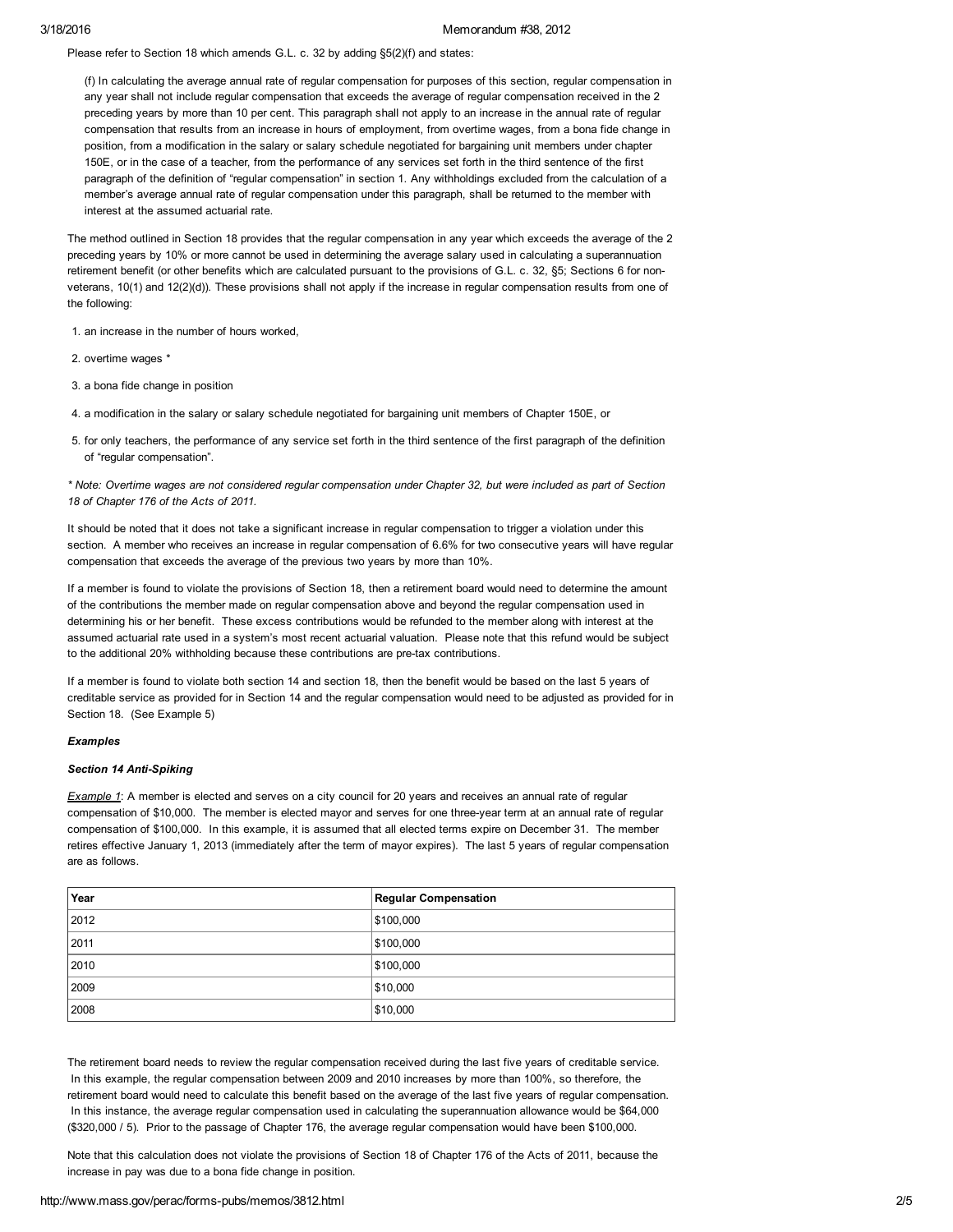# 3/18/2016 Memorandum #38, 2012

*Example 2*: A member is elected and serves on a city council for 20 years and receives an annual rate of regular compensation of \$10,000. The member is elected mayor and serves for one three-year term at an annual rate of regular compensation of \$100,000. After the term of mayor expires, the member is elected to and serves on the city council for two additional years at an annual rate of regular compensation of \$10,000. In this example, it is assumed that all elected terms expire on December 31. The member retires effective January 1, 2013 (immediately after the term as city councilor expires). The last 6 years of regular compensation are as follows.

| Year | <b>Regular Compensation</b> |
|------|-----------------------------|
| 2012 | \$10,000                    |
| 2011 | \$10,000                    |
| 2010 | \$100,000                   |
| 2009 | \$100,000                   |
| 2008 | \$100,000                   |
| 2007 | \$10,000                    |

The retirement board needs to review the regular compensation received during the last five years of creditable service. In this example, the regular compensation between any two consecutive years during the last 5 years of creditable service does not increase by more than 100%, so therefore, this member is not affected by this section. The average salary used in the calculation would be \$100,000 (the average of 2008-2010). Please note that the regular compensation between 2007 and 2008 increases by more than 100%, but this falls outside the range of the last 5 years of creditable service.

Also note that this calculation does not violate the provisions of Section 18 of Chapter 176 of the Acts of 2011, because the increase in pay was due to a bona fide change in position.

*Example 3*: A member is elected and serves on a city council for 20 years and receives an annual rate of regular compensation of \$10,000. The member loses his seat on the city council after 2007. Two years later the member is elected mayor and serves for one three-year term at an annual rate of regular compensation of \$100,000. In this example, it is assumed that all elected terms expire on December 31. The member retires effective January 1, 2013 (immediately after the term of mayor expires). The last 5 years of regular compensation are as follows.

| Year | <b>Regular Compensation</b> |
|------|-----------------------------|
| 2012 | \$100,000                   |
| 2011 | \$100,000                   |
| 2010 | \$100,000                   |
| 2007 | \$10,000                    |
| 2006 | \$10,000                    |

The retirement board needs to review the regular compensation received during the last five years of creditable service. In this example, the regular compensation between 2007 and 2010 (two consecutive years of creditable service) increases by more than 100%, so therefore, the Retirement Board would need to calculate this benefit based on the average of the regular compensation received during the last 5 years of creditable service. In this instance, the average regular compensation used in calculating the superannuation allowance would be \$64,000 (\$320,000 / 5). Prior to the passage of Chapter 176, the average regular compensation would have been \$100,000.

Note that this calculation does not violate the provisions of Section 18 of Chapter 176 of the Acts of 2011, because the increase in pay was due to a bona fide change in position.

### **Section 18 Anti-Spiking**

*Example 4*: A member retires on June 1, 2012 and has regular compensation according to the following table. Assume that the increase in regular compensation is not due to any of the statutorily provided exceptions.

|                    |                                     |                                       |                                                          | 4                                                                   |
|--------------------|-------------------------------------|---------------------------------------|----------------------------------------------------------|---------------------------------------------------------------------|
| <b>Time Period</b> | <b>Actual Pay for the</b><br>Period | <b>Average of Previous</b><br>2 Years | 110% of Avg. of<br>Previous 2 years 1.1<br> x column (2) | Pay used to calculate<br>benefit lesser of<br>columns $(1)$ & $(2)$ |
| 6/1/11 - 5/31/12   | \$50,000                            | \$42,500                              | \$46.750                                                 | \$46,750                                                            |
| 16/1/10 - 5/31/11  | \$45,000                            | \$39,500                              | \$43.450                                                 | \$43.450                                                            |
|                    |                                     |                                       |                                                          |                                                                     |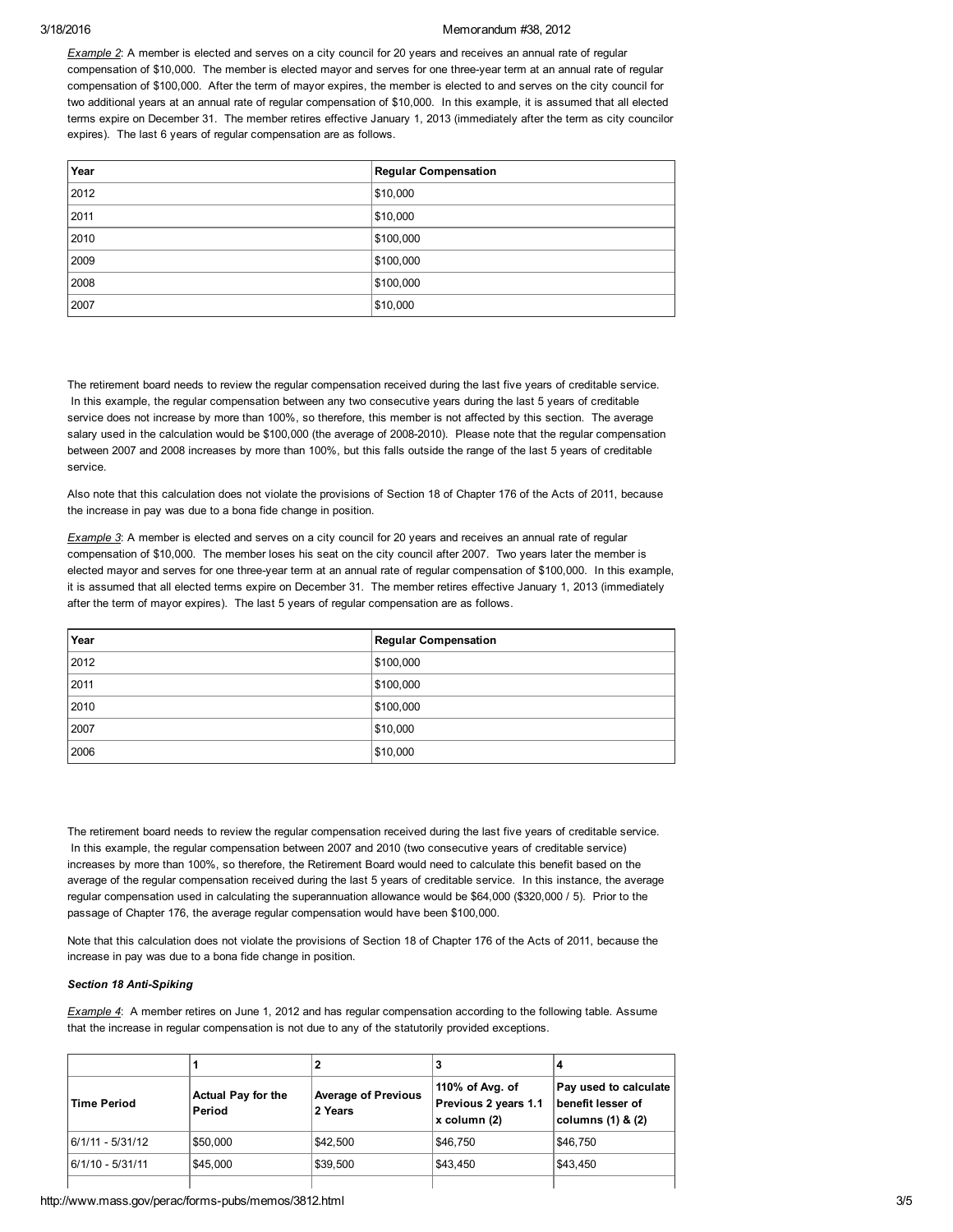# 3/18/2016 Memorandum #38, 2012

| 6/1/09 - 5/31/10 | \$40,000 | \$38,000 | \$41,800 | \$40,000 |
|------------------|----------|----------|----------|----------|
| 6/1/08 - 5/31/09 | \$39,000 |          |          |          |
| 6/1/07 - 5/31/08 | \$37,000 |          |          |          |

The retirement board would need to review the regular compensation received during the last five years of creditable service to determine whether the three-year average salary should be adjusted. In this example, the regular compensation for the period from June 1, 2011 to May 31, 2012 is \$50,000. The average regular compensation of the previous two years (June 1, 2009 through May 31, 2011) is \$42,500. The actual regular compensation exceeds the average of the previous two years by more than 10% so the board would adjust the regular compensation used for this period when calculating the average salary. The adjusted regular compensation for this period would be \$46,750 which is 110% of the average of the regular compensation for the previous two years. The board would repeat this exercise for the periods June 1, 2010 through May 31, 2011 and June 1, 2009 through May 31, 2010. The average salary used to determine the retirement benefit would thus be \$43,400 [(\$46,750 + \$43,450 + \$40,000) / 3].

In the example above, the member's allowance was calculated based on the average of three consecutive years of regular compensation. Therefore, the period of consideration is the last five years. If the allowance is for someone who became a member on or after April 2, 2012 and whose allowance would be calculated based on an average of five consecutive years of regular compensation, the period of consideration would need to be the last seven years.

*Example 5 (This member violates both section 14 and section 18)*: A member is elected and serves on a city council for 20 years and receives an annual rate of regular compensation of \$10,000. In 2010, the rate of regular compensation for city councilors is increased to \$21,000. The member retires effective January 1, 2013. The last 5 years of regular compensation are as follows.

| Year | <b>Regular Compensation</b> |
|------|-----------------------------|
| 2012 | \$21,000                    |
| 2011 | \$21,000                    |
| 2010 | \$21,000                    |
| 2009 | \$10,000                    |
| 2008 | \$10,000                    |

Under section 14, the retirement board needs to review the regular compensation received during the last five years of creditable service. In this example, the increase in the rates of regular compensation between 2009 and 2010 exceeds 100%, so therefore, the retirement board would calculate the benefit based on the average of the last five years of regular compensation. However, since the increase in pay is not due to one of the statutory exceptions found in section 18, the board needs to adjust the regular compensation pursuant to section 18, but using a 5year average period required by violating section 14.

|                     |                                     | $\overline{2}$                        | 3                                                       | 4                                                                                    |
|---------------------|-------------------------------------|---------------------------------------|---------------------------------------------------------|--------------------------------------------------------------------------------------|
| <b>Time Period</b>  | <b>Actual Pay for the</b><br>Period | <b>Average of Previous</b><br>2 Years | 110% of Avg. of<br>Previous 2 Years 1.1<br>x Column (2) | Pay Used to<br><b>Calculate Benefit</b><br><b>Lesser of Columns</b><br>$(1)$ & $(3)$ |
| 1/1/12 - 12/31/12   | \$21,000                            | \$21,000                              | \$23,100                                                | \$21,000                                                                             |
| $1/1/11 - 12/31/11$ | \$21,000                            | \$15,500                              | \$17,050                                                | \$17,050                                                                             |
| $1/1/10 - 12/31/10$ | \$21,000                            | \$10,000                              | \$11,000                                                | \$11,000                                                                             |
| 1/1/09 - 12/31/09   | \$10,000                            | \$10,000                              | \$11,000                                                | \$10,000                                                                             |
| 1/1/08 - 12/31/08   | \$10,000                            | \$10,000                              | \$11,000                                                | \$10,000                                                                             |
| 1/1/07 - 12/31/07   | \$10,000                            |                                       |                                                         |                                                                                      |
| 1/1/06 - 12/31/06   | \$10,000                            |                                       |                                                         |                                                                                      |

The average salary to be used in calculating this member's allowance would thus be \$13,810 [(\$21,000 + \$17,050 +  $$11,000 + $10,000 + $10,000)$  / 5].

We trust the foregoing is of assistance. Any questions you may have regarding this topic should be addressed to the Actuarial/Calculation Unit.